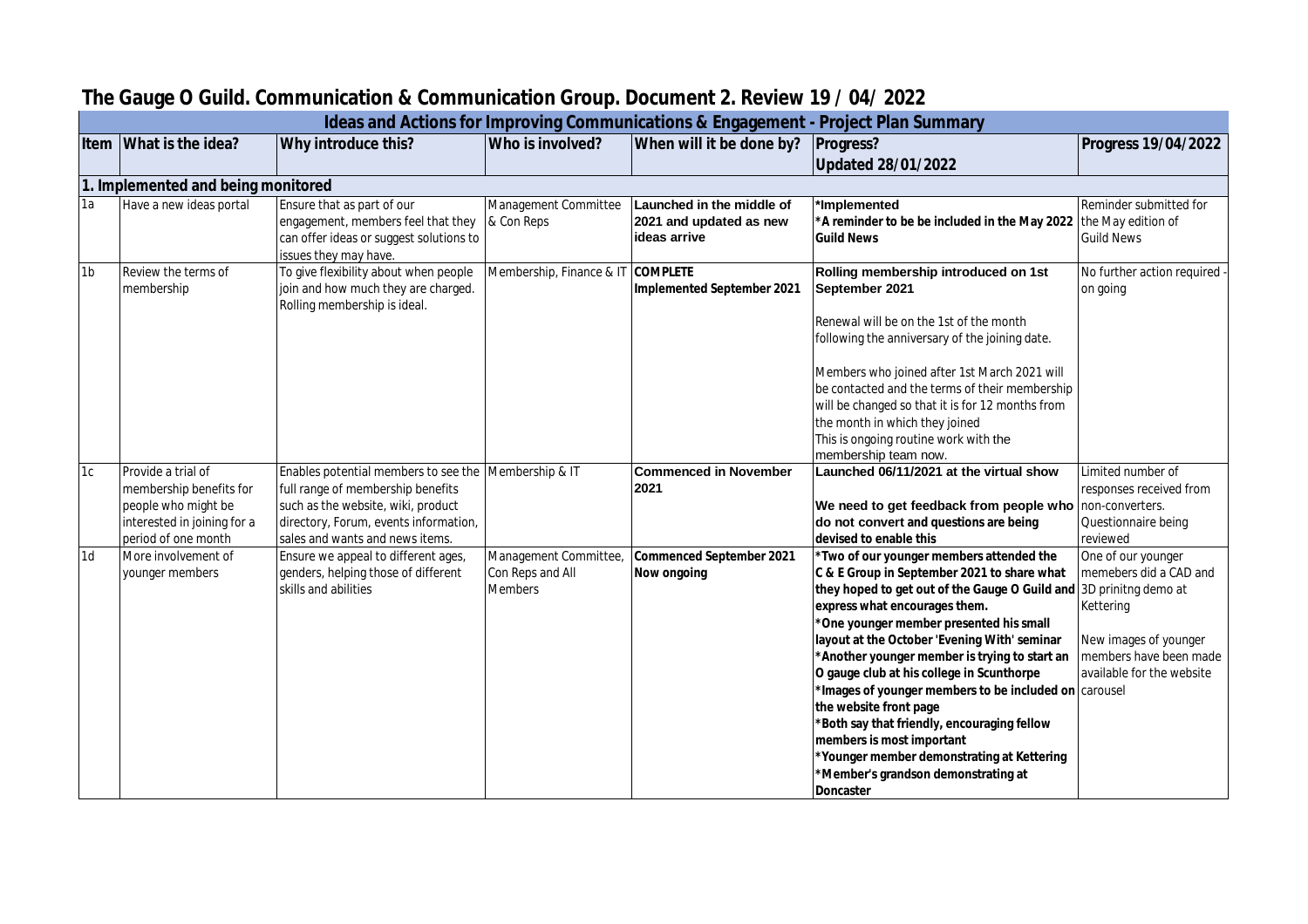| 1e | Ensure members feel             | We have learned through virtual          | Events              |                                        | Virtual Activities started in 2020 <sup>*</sup> 'An Evening With' will continue on 26th each   The Events survey analysis |                              |  |  |  |
|----|---------------------------------|------------------------------------------|---------------------|----------------------------------------|---------------------------------------------------------------------------------------------------------------------------|------------------------------|--|--|--|
|    | involved in Guild Activities    | events that overseas members and         |                     | but have developed further             | month in 2022                                                                                                             | supports the continuation    |  |  |  |
|    | even if they cannot attend      | those who cannot attend shows for        |                     | throughout 2021                        | Watching the AGM via Zoom and then having of virtual activities as well                                                   |                              |  |  |  |
|    | them                            | whatever reason, feel that their         |                     |                                        | a Q & A session with the MC afterwards started las face to face shows                                                     |                              |  |  |  |
|    |                                 | membership is much more                  |                     | Commenced in 2020 & 2021               | in September 2021.                                                                                                        |                              |  |  |  |
|    |                                 | worthwhile now that they can             |                     | Ongoing in 2022                        | *One big virtual show to be held every year in                                                                            |                              |  |  |  |
|    |                                 | participate in seminars and workshops    |                     |                                        | November                                                                                                                  |                              |  |  |  |
|    |                                 | on line and can watch the AGM via        |                     |                                        |                                                                                                                           |                              |  |  |  |
|    |                                 | 700M                                     |                     |                                        |                                                                                                                           |                              |  |  |  |
| 1f | Increase the frequency of       | *The Guild often has News for            | Marketing & IT      | Commenced in January 2022              | *Using 'Email News Updates' effectively                                                                                   | Signing up for news          |  |  |  |
|    | <b>Guild News</b>               | members which occurs in between          |                     |                                        | for those who want them is much better                                                                                    | updates is included in the   |  |  |  |
|    |                                 | the quarterly publications.              |                     |                                        | than adding another line of communication new Web Site Guide                                                              |                              |  |  |  |
|    |                                 | *More frequent News Updates will         |                     |                                        | *Email sent to all members explaining how                                                                                 |                              |  |  |  |
|    |                                 | ensure timely communication and          |                     |                                        | to sign up to News Updates on 29th                                                                                        | 1679 members have            |  |  |  |
|    |                                 | reduce adhoc bulk emails                 |                     |                                        | November.                                                                                                                 | enrolled for the News        |  |  |  |
|    |                                 | *Provide the ability to send out more    |                     |                                        | Reminder also sent                                                                                                        | Updates with 121 actively    |  |  |  |
|    |                                 | frequent event, club & trader news.      |                     |                                        | *An extra 1000 members have opted in to                                                                                   | declining                    |  |  |  |
|    |                                 | *Currently if you do not look at the     |                     |                                        | the News Updates                                                                                                          |                              |  |  |  |
|    |                                 | website, you won't see news updates      |                     |                                        | *Also explained in Feb 2022 Guild News so                                                                                 |                              |  |  |  |
|    |                                 | 'This will be e-News                     |                     |                                        | all members know what the news updates                                                                                    |                              |  |  |  |
|    |                                 | (By Email and on website or both)        |                     |                                        | are and how to opt in to them                                                                                             |                              |  |  |  |
|    |                                 | *If members opt in to the system it      |                     |                                        |                                                                                                                           |                              |  |  |  |
|    |                                 | will avoid members getting emails        |                     |                                        |                                                                                                                           |                              |  |  |  |
|    |                                 | they do not want.                        |                     |                                        |                                                                                                                           |                              |  |  |  |
| 1g | <b>Share the Communications</b> | <b>Ensures that all members know how</b> | Communications and  | A review of what we have               | Summary of the channels of communication                                                                                  | Implementation is ongoing.   |  |  |  |
|    | & Engagement report with        | they can communicate with us and us      | engagement group on | available for Communication            | and engagement plus, project plan of ideas                                                                                | C & E Group members          |  |  |  |
|    | <b>Members</b>                  | with them                                | behalf of the MC    | and Engagement is uploaded to          | uploaded. Implementation phase agreed with                                                                                | have been invited to         |  |  |  |
|    |                                 |                                          |                     | the website on 1st February            | MC on 27th January 2022                                                                                                   | participate in projects that |  |  |  |
|    |                                 |                                          |                     | 2022 with MC approval.                 |                                                                                                                           | are still in progress.       |  |  |  |
|    |                                 |                                          |                     | This and the project plan              |                                                                                                                           |                              |  |  |  |
|    |                                 |                                          |                     | together with the groups who           |                                                                                                                           |                              |  |  |  |
|    |                                 |                                          |                     | will lead on implemenation will        |                                                                                                                           |                              |  |  |  |
|    |                                 |                                          |                     | also serve as evidence of the          |                                                                                                                           |                              |  |  |  |
|    |                                 |                                          |                     | <b>Communications &amp; Engagement</b> |                                                                                                                           |                              |  |  |  |
|    |                                 |                                          |                     | group work                             |                                                                                                                           |                              |  |  |  |
|    | 2. In Progress                  |                                          |                     |                                        |                                                                                                                           |                              |  |  |  |
|    |                                 |                                          |                     |                                        |                                                                                                                           |                              |  |  |  |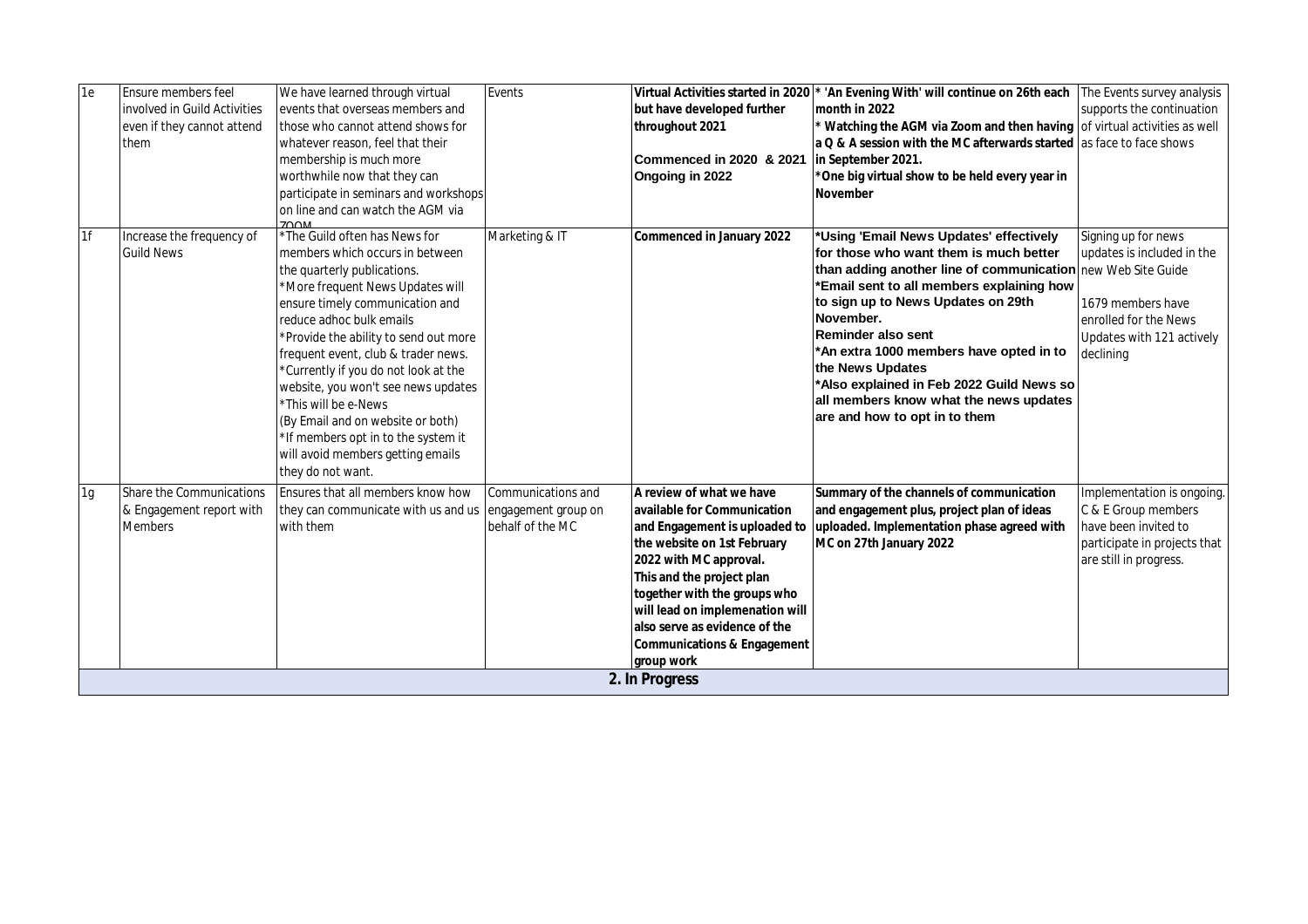| $\overline{2a}$ | Increase exposure about the | *Increased visibility                                           | Publications, Event &  | An advert for this volunteer or. | Ensure virtual events are frequently posted on   * An advert for a Press and |                               |
|-----------------|-----------------------------|-----------------------------------------------------------------|------------------------|----------------------------------|------------------------------------------------------------------------------|-------------------------------|
|                 | Guild in national magazines | *Potential members can see how                                  | <b>Marketing Teams</b> | volunteers who can share the     | social media and are listed in Railway Modeller                              | Publicity officer was         |
|                 | and on social media.        | much we are doing and realise that                              |                        | role is in February 2022 Guild   | each month                                                                   | included in the February      |
|                 |                             | things have changed and there is a                              |                        | <b>News</b>                      | *Press / publicity officer to be recruited in the                            | 2022 Guild News.              |
|                 |                             | fresh approach to becoming a                                    |                        |                                  | <b>February Guild News</b>                                                   | *Stephen Wolstenholme         |
|                 |                             | dynamic organisation.                                           |                        |                                  | RM Web & World of Railways will have                                         | has stepped forward to do     |
|                 |                             | *We need to do much more publicity                              |                        |                                  | advertising banners about our shows                                          | Facebook                      |
|                 |                             | & marketing with some one dedicated                             |                        |                                  | November 2021 Railway Modeller                                               | *Rob Pulham is doing RM       |
|                 |                             | to this role.                                                   |                        |                                  | included 'news' about what to expect from Web & Western Thunder              |                               |
|                 |                             | *We need regular adverts and                                    |                        |                                  | the virtual show and an introduction to the                                  | Another member is             |
|                 |                             | editorials                                                      |                        |                                  | <b>WIKI</b>                                                                  | considering the National      |
|                 |                             | *We can explore digital flyers to go                            |                        |                                  | New one month free trial of membership                                       | Magazine advertising and      |
|                 |                             | out with on line magazines and other                            |                        |                                  | benefits put into the Railway Modeller in                                    | editorial element of the      |
|                 |                             | ways of marketing the Guild                                     |                        |                                  | November 2021                                                                | role. Jackie is including the |
|                 |                             |                                                                 |                        |                                  | *Adverts about the 2022 shows will be in                                     | potential volunteer in her    |
|                 |                             |                                                                 |                        |                                  | national magazines throughout 2022                                           | correspondence with the       |
|                 |                             |                                                                 |                        |                                  |                                                                              | magazines.                    |
|                 |                             |                                                                 |                        |                                  |                                                                              | We have strong links with     |
|                 |                             |                                                                 |                        |                                  |                                                                              | all three nationals now       |
| 2 <sub>b</sub>  |                             | Provide Con Reps with more At multigauge and O gauge shows, the | Con Reps & Marketing   | Commenced 2021 and will be       | *Resources required by Con Reps have been                                    | *New pop up banners           |
|                 | tools to show the website   | Con Reps are ambassadors and they                               | Team                   | completed before 2022 shows      | requested and prepared for production                                        | delivered to all Con Reps in  |
|                 | content and other           | need to show off all the benefits of                            |                        |                                  | *New 3 fold marketing brochure being printed                                 | March 22, along with the 3    |
|                 | membership benefits         | membership.                                                     |                        |                                  | (sponsored by Squires)                                                       | fold brochures and event      |
|                 |                             | Wifi varies at different venues so,                             |                        |                                  | *Welcome to O Gauge PDF loaded on 'What                                      | posters                       |
|                 |                             | they could have a video about the                               |                        |                                  | Membership Offers' page, given to Con Reps                                   | *Overeseas Reps have          |
|                 |                             | benefits of membership, new booklets                            |                        |                                  | and sent to traders with Shops                                               | their supplies                |
|                 |                             | to give away and new banners                                    |                        |                                  | *Overseas Reps have sent their requirements                                  | *Con Reps encouraged to       |
|                 |                             |                                                                 |                        |                                  | too so that these can be dispatched from the                                 | have a calendar of events     |
|                 |                             |                                                                 |                        |                                  | UK if required or purchased in the home                                      | they are attending and        |
|                 |                             |                                                                 |                        |                                  | country and reimbursed                                                       | show the website to           |
|                 |                             |                                                                 |                        |                                  | *Con Reps to encourage members in their area                                 | potential members at          |
|                 |                             |                                                                 |                        |                                  | to contact them for information about what is                                | shows                         |
|                 |                             |                                                                 |                        |                                  | happening locally especially if members do not                               |                               |
|                 |                             |                                                                 |                        |                                  | belong to Clubs                                                              |                               |
|                 |                             |                                                                 |                        |                                  |                                                                              |                               |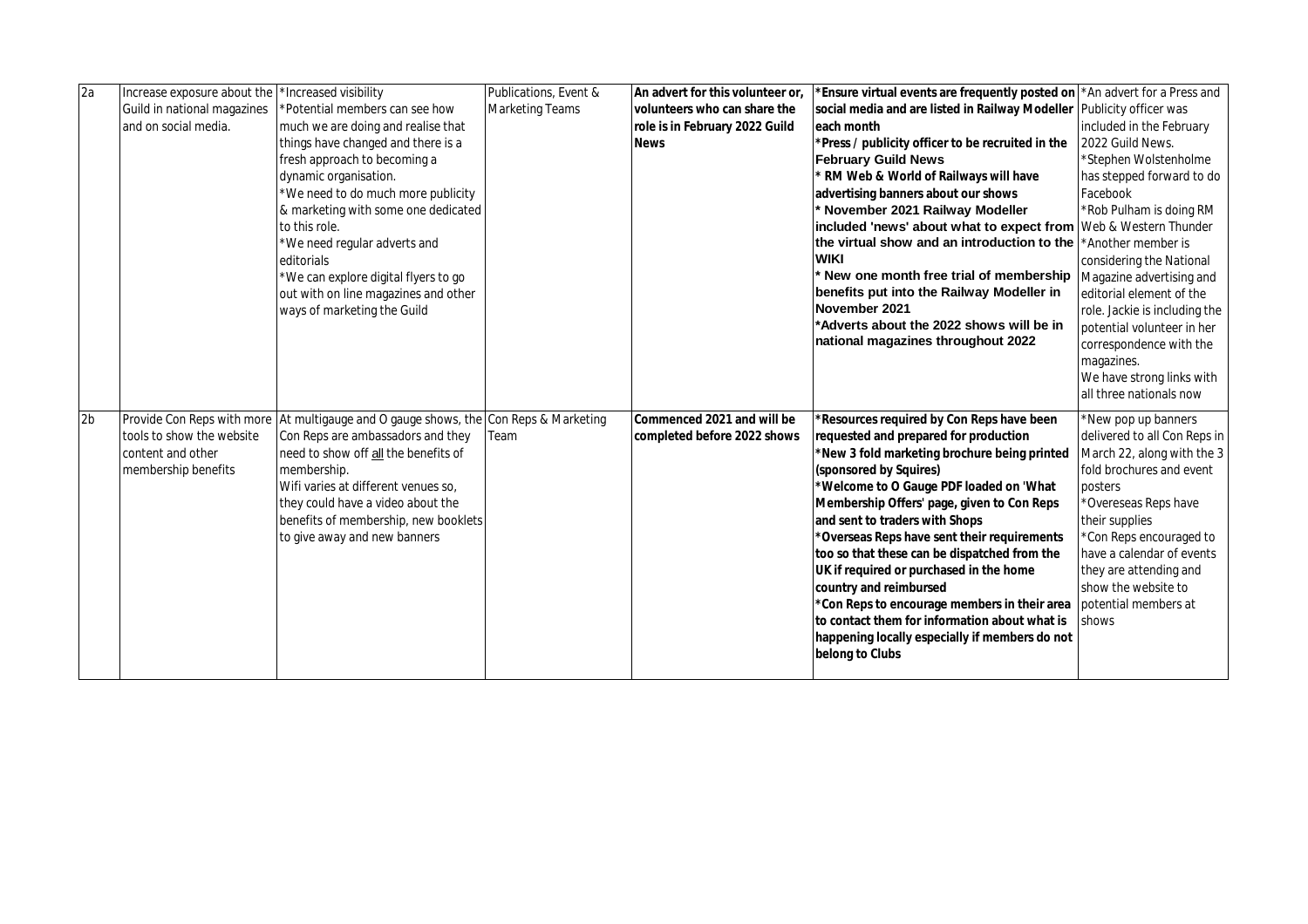| 2c | Increasing the involvement     | Overseas members need to feel that    | Overseas rep & Marketing   Commenced in 2021  |                          | The Overseas Rep has arranged Zoom sessions                           | Ongoing with the new          |
|----|--------------------------------|---------------------------------------|-----------------------------------------------|--------------------------|-----------------------------------------------------------------------|-------------------------------|
|    | of Overseas Reps by Zoom       | they are benefitting from their       |                                               |                          | when possible.                                                        | Overseas Rep Steve Lamb       |
|    | and by sending                 | membership and the overseas reps      |                                               |                          |                                                                       |                               |
|    | communication and              | need to feel they have the resources  |                                               |                          | All overseas reps will get flyers; 3 folds                            | Tony Kell has requested       |
|    | engagement tools to them       | they need                             |                                               |                          | and Welcome To O Gauge booklets plus                                  | layouts and demos for the     |
|    |                                |                                       |                                               |                          | the option to get their own pop up banner                             | November virtual show         |
|    |                                |                                       |                                               |                          |                                                                       |                               |
|    |                                |                                       |                                               |                          | Overseas members are encouraged to                                    |                               |
|    |                                |                                       |                                               |                          | submit their layouts and demonstrations                               |                               |
|    |                                |                                       |                                               |                          | for virtual events.                                                   |                               |
| 2d | Refresh the front page of      | To make sure the Gauge O Guild        | Publications, marketing & Draft ideas started |                          | Menus have already been reviewed                                      | New front page ready to       |
|    | the website                    | appeals to all genders and age groups | IIT                                           | November 2021            |                                                                       | be launched at the same       |
|    |                                | from any country                      |                                               |                          | Ideas are being collated and reviewed                                 | time as the publication of    |
|    |                                |                                       |                                               |                          |                                                                       | the May 2022 Gazette,         |
|    |                                | Provide a really inviting shop window |                                               |                          | Try to recruit a web content manager                                  | <b>Guild News and Website</b> |
|    |                                |                                       |                                               |                          |                                                                       | Guide                         |
| 2e | <b>Make Principal Officers</b> | The lack of shows means that many     | Management Committee                          | Commenced September 2021 | The Overseas Rep has arranged Zoom sessions                           | *New Overseas Rep             |
|    | more visible                   | members have not met the MC           | Ongoing work                                  |                          | when possible.                                                        | attended Kettering to meet    |
|    |                                | Members elected in 2020.              |                                               |                          |                                                                       | european attendees            |
|    |                                |                                       |                                               |                          | Video interviews complete for 3 members of                            | *Most MC members              |
|    |                                | 'Meeting' the key people who are      |                                               |                          | the MC                                                                | attended Kettering and        |
|    |                                | managing an organisation is really    |                                               |                          |                                                                       | chatted to members            |
|    |                                | important                             |                                               |                          | Some members of the MC participate in Virtual  *Queue and refreshment |                               |
|    |                                |                                       |                                               |                          | Events                                                                | area presence scheduled       |
|    |                                |                                       |                                               |                          |                                                                       | for Doncaster & Guildex       |
| 2f | Include members on             | *Inclusion / engagement / an          | All sub committee                             | Commenced in 2021        | *Commenced in 2021                                                    | *C & E Members                |
|    | working groups so they feel    | opportunity to really listen to       | chairmen                                      |                          | *Members were part of the Code of Behaviour                           | encouraged to be part of      |
|    | they can contribute to         | members                               |                                               |                          | Group                                                                 | implementation phase          |
|    | 'change'                       | *Create opportunities to include a    |                                               |                          | *Members are part of the Communications &                             | *Members are part of the      |
|    |                                | diverse cross section of the          |                                               |                          | <b>Engagement Group</b>                                               | reconfigured strategy         |
|    |                                | membership                            |                                               |                          | Members are part of the Marketing Group                               | group                         |
|    |                                | *Get the ordinary members on          |                                               |                          |                                                                       |                               |
|    |                                | committees to contribute and share    |                                               |                          |                                                                       |                               |
|    |                                | their experience                      |                                               |                          |                                                                       |                               |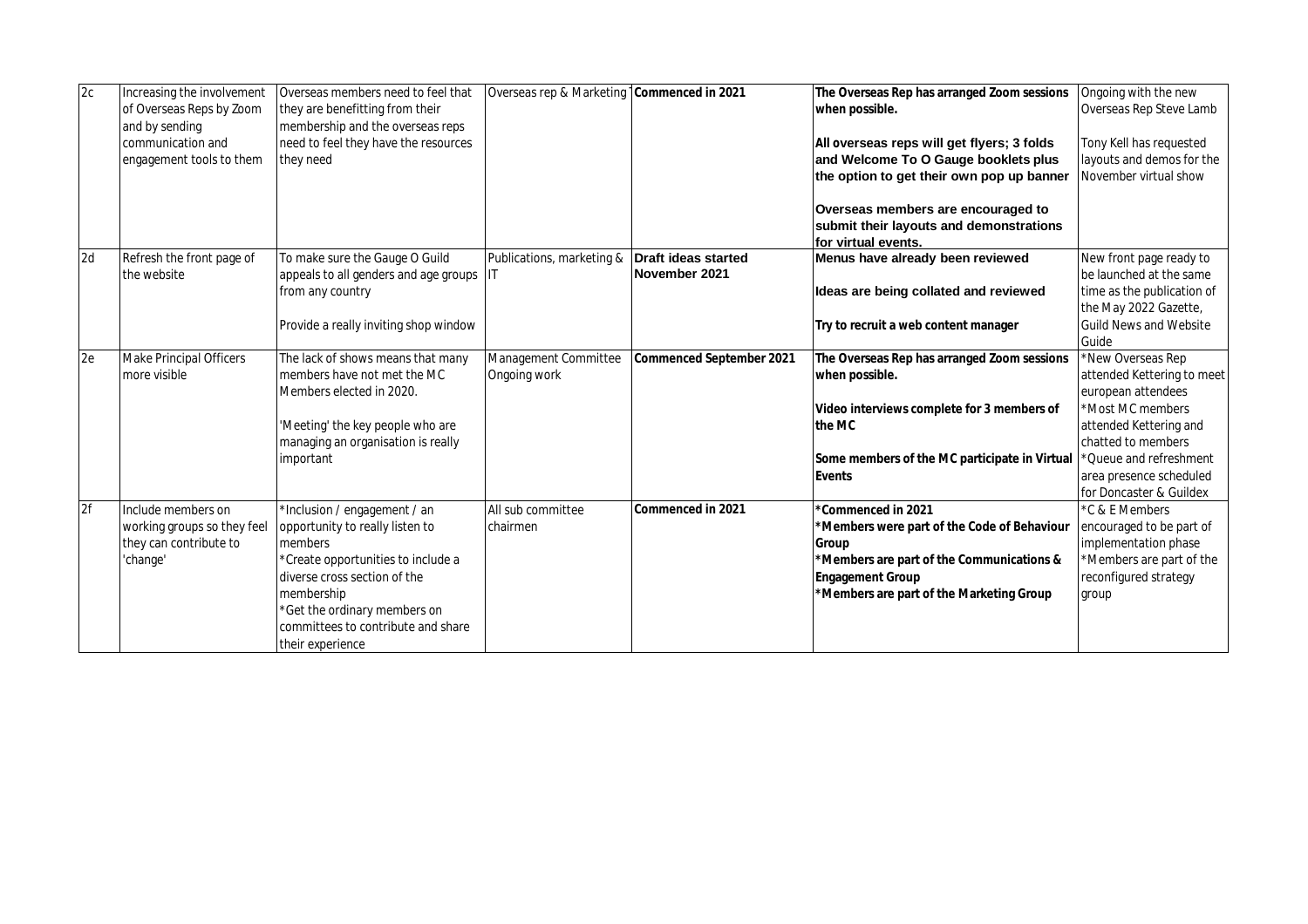| 2g   |                           | To redesign the membership So that it provides us with much more |                        | Marketing, membership & Questions are being formulated | Membership form redesigned to                                    | New questionnaire added      |
|------|---------------------------|------------------------------------------------------------------|------------------------|--------------------------------------------------------|------------------------------------------------------------------|------------------------------|
|      | form                      | information about the member, how                                | Con Reps               | and discussions are under way                          | accommodate rolling membership (Sept 2021) to membership form in |                              |
|      |                           | they heard about us, their interests                             |                        | about how the information                              | Tick box about News updates added to                             | April 2022                   |
|      |                           | and their preferred method of                                    |                        | submitted will be used to better                       | membership form (November 2021)                                  |                              |
|      |                           | communicating with them.                                         |                        | linform new members about                              | A further redesign to gather more data is                        | Nigel Nelson has added a     |
|      |                           |                                                                  |                        | opportunities of interest to                           | being discussed                                                  | new section to the Admin     |
|      |                           |                                                                  |                        | them.                                                  |                                                                  | Menu called MemberData       |
|      |                           |                                                                  |                        |                                                        |                                                                  | with the intention that this |
|      |                           |                                                                  |                        |                                                        |                                                                  | can contain reports on the   |
|      |                           |                                                                  |                        |                                                        |                                                                  | membership that do not       |
|      |                           |                                                                  |                        |                                                        |                                                                  | contain any personal data.   |
|      |                           |                                                                  |                        |                                                        |                                                                  |                              |
|      |                           |                                                                  |                        |                                                        |                                                                  | There is a request to send   |
|      |                           |                                                                  |                        |                                                        |                                                                  | this to recently joined      |
|      |                           |                                                                  |                        |                                                        |                                                                  | members                      |
| 2g   |                           | Consider new membership software                                 | Membership & IT        | Minimum 6 - 12 months to                               | Early discussions underway                                       | Ongoing. Website chnages     |
| cont |                           | to support more flexible joining                                 |                        | review potential packages and                          |                                                                  | and refresh have been the    |
|      |                           | systems                                                          |                        | trial them                                             | The IT Team will need time to review any                         | first priority               |
|      |                           |                                                                  |                        |                                                        | packages                                                         |                              |
| 2h   | Encourage members to do   | *If a Club has an O gauge layout and                             | Con Reps & All Members | Commenced in November 2021                             | *Discussed in November Guild News                                | Ongoing                      |
|      | one to one engagement at  | new OO club members join and show                                |                        |                                                        |                                                                  | Con Rep visits to Clubs and  |
|      | local Model Railway Clubs | an interest in an O gauge project, then                          |                        |                                                        | *Con Reps to talk to club members about                          | Shows are resuming           |
|      |                           | and at shows when they are we would hope that those OO people    |                        |                                                        | encouraging others into O gauge, taking new                      |                              |
|      | exhibiting layouts        | are encouraged to participate, have a                            |                        |                                                        | people to exhibitions with O gauge layouts,                      |                              |
|      |                           | go, go to exhibitions with the O gauge                           |                        |                                                        | supporting them to build kits or give advise on                  |                              |
|      |                           | layout and they may change scales.                               |                        |                                                        | <b>RTR</b> purchases                                             |                              |
|      |                           | *If anyone is thinking of changing                               |                        |                                                        |                                                                  |                              |
|      |                           | scale they often just need friendly                              |                        |                                                        |                                                                  |                              |
|      |                           | encouragement to make the change                                 |                        |                                                        |                                                                  |                              |
|      |                           | and those members can also be                                    |                        |                                                        |                                                                  |                              |
|      |                           | ambassadors for the Guild and                                    |                        |                                                        |                                                                  |                              |
|      |                           | encourage a scale changer to join.                               |                        |                                                        |                                                                  |                              |
|      |                           | Young members really rated the                                   |                        |                                                        |                                                                  |                              |
|      |                           | reception they got from other O                                  |                        |                                                        |                                                                  |                              |
|      |                           | gaugers when we spoke to them                                    |                        |                                                        |                                                                  |                              |